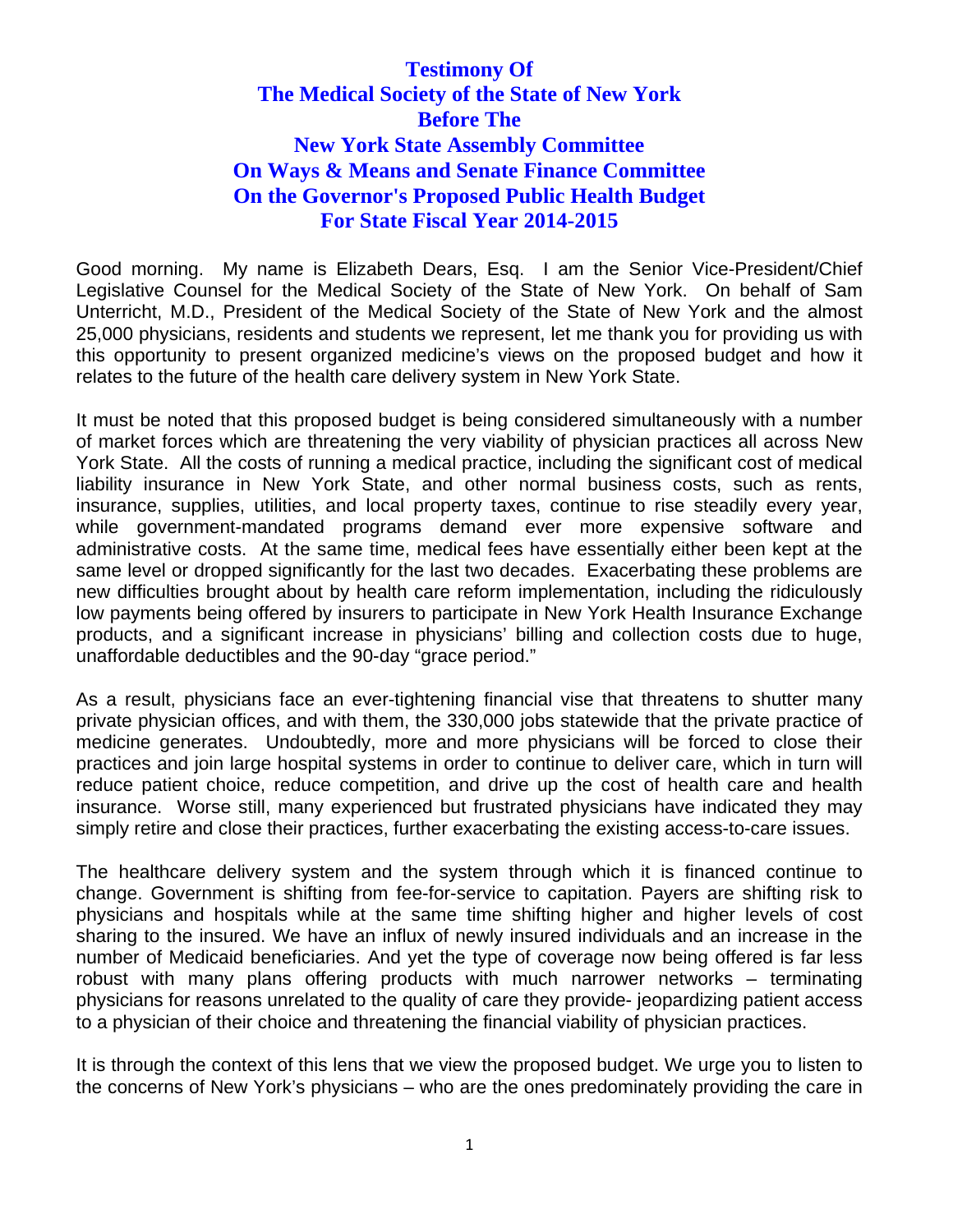our medical infrastructure - and to take action to assure that we create and preserve an economically sensible health care delivery system.

### **1.) Continuation of an Adequately Funded Excess Medical Liability Program**

We are grateful that Governor Cuomo has proposed to continue the Excess Medical Liability Insurance Program and to fund it at its historical level of \$127.4M. We urge that the Legislature include this funding for the Excess program in the final budget adopted for 2014-2015. We note for your consideration, however, that the Excess program has historically been re-authorized every three years as HCRA is re-authorized. The Governor's proposed budget would only reauthorize the program for one year. While we are very appreciative that the program was reauthorized and is proposed to be funded at historical levels, we are concerned by this seeming disconnection from HCRA. We ask that you re-authorize the program for a full three year term.

The Excess Medical Liability Insurance Program provides an additional layer of \$1M of coverage to physicians with hospital privileges who maintain primary coverage at the \$1.3 million/\$3.9 million level. The cost of the program since its inception in 1985 has been met by utilizing public and quasi-public monies. Beginning January 1, 2002, monies from the Health Care Reform Act's (HCRA's) tobacco control and initiatives pool were allocated to fund the cost of this program.

The Excess Medical Liability Insurance Program was created in 1985 as a result of the liability insurance crisis of the mid-1980's to address concerns among physicians that their liability exposure far exceeded available coverage limitations. They legitimately feared that everything they had worked for all of their professional lives could be lost as a result of one wildly aberrant jury verdict. This fear continues since absolutely nothing has been done to ameliorate it. The size of verdicts in New York State has increased exponentially and severity of awards continues to grow steadily each year.

The severity of the liability exposure levels of physicians makes it clear that the protection at this level is essential. However, given the realities of today's declining physician income levels and the downward pressures associated with managed care and government payors, the costs associated with the Excess coverage are simply not assumable by most physicians in today's practice environment. Indeed, as mentioned earlier, the ability of a physician to maintain even the primary medical liability coverage is increasingly compromised as a result of escalating costs and decreasing reimbursement. Without Excess, however, many physicians will be unable to continue to practice.

It is important to note finally that the Excess program is not a solution to the underlying liability problem in New York State. That problem is caused by the failed civil justice system and the real solution is reform of that system.

Physicians in many other states have seen their premiums reduced in the last several years, while the liability premiums for New York physicians continue to rise. Physicians in New York face far greater liability insurance costs and exposure than their colleagues in other states. By way of example, a neurosurgeon practicing on Long Island must pay an astounding \$331,295 for just one year of insurance coverage and an OB/GYN practicing in the Bronx or Staten Island must pay \$192,412.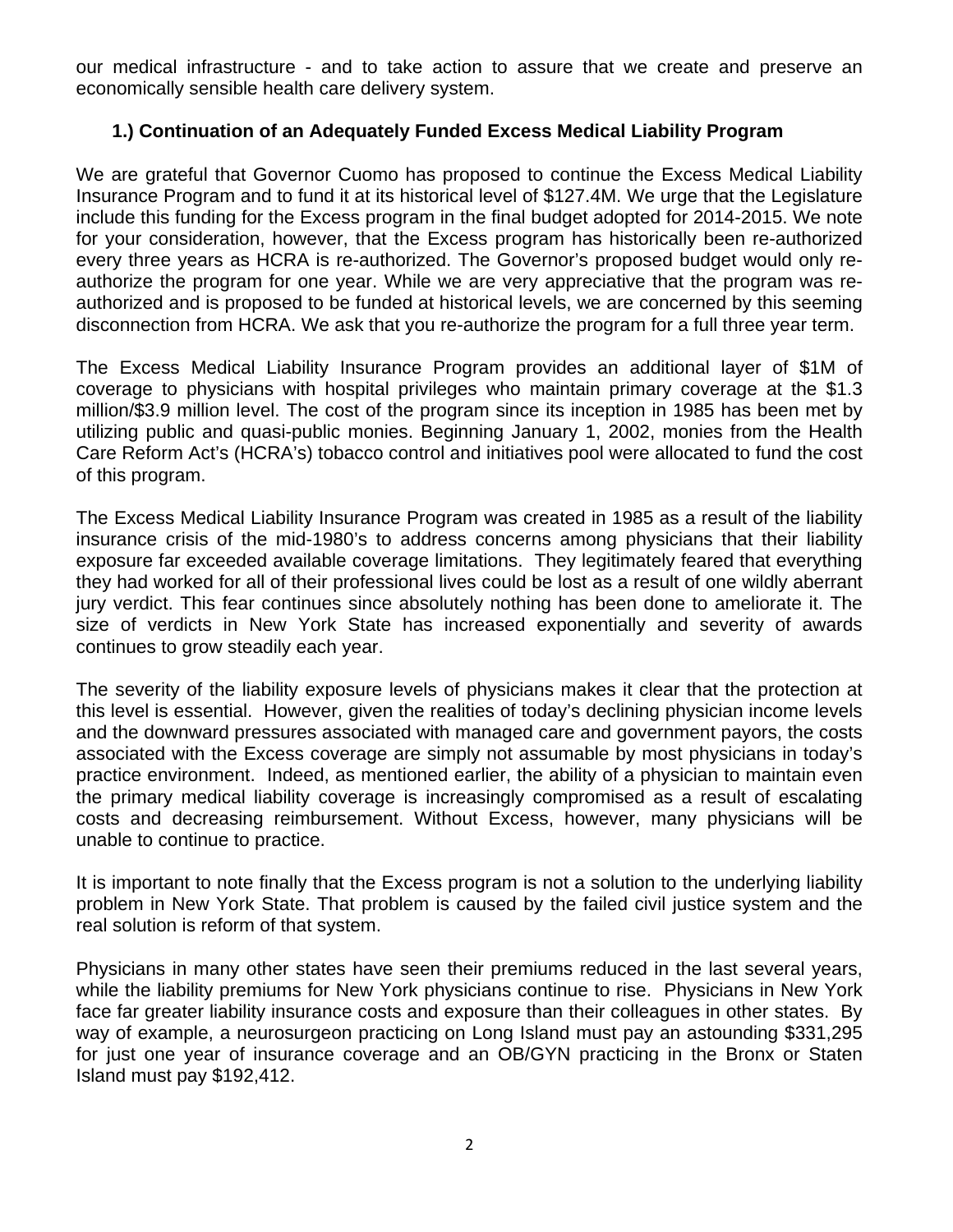There were over \$760 million in medical liability payments in New York State in 2011, nearly 250% higher than the state with the second highest total (Pennsylvania, \$316 million) and nearly 350% higher than California (\$222 million) and Florida (\$203 million).

The problems of the medical liability adjudication system do not just impact physicians – they impact the cost of all health care. Several studies have shown that billions of dollars are unnecessarily spent each year due to the practice of defensive medicine, such as unnecessary MRIs, CT scans and specialty referrals.

New York must follow the lead of the many, many other states who have passed legislation to bring down the gargantuan cost of medical liability insurance. We stand ready to discuss any number of proposals that will meaningfully reduce medical liability premium costs for our physicians. Until that discussion occurs, however, we must take all steps necessary to protect and continue the Excess program so to assure that physicians can remain in practice in New York State.

#### **2.) Providing Meaningful Access to the Patient's Choice of Physician, including Access to Out of Network Physicians**

There has been much focus recently on "surprise" medical bills received by patients who believed they had insurance coverage for their needed health care. A major contributing factor to this problem is that many health insurers have drastically reduced their levels of coverage in policies for care provided by out-of-network physicians*.* As a result, the increased financial responsibility for patients seeking out-of-network care is both substantial and unexpected.

The proposed budget contains provisions similar to legislation (S. 2551 and A. 7813) sponsored respectively by Senator Hannon and Assemblyman Gottfried to provide greater transparency of a health insurer's out of network coverage and to broaden availability of a patient's right to go out of network if the insurer's existing network is insufficient. These proposals also seek to assure that out of network benefits are more comprehensive. MSSNY is generally supportive of the enactment of legislation which will assure that our patients have meaningful coverage and access to out of network care. We are hopeful that the inclusion of a proposal in the Governor's budget will at last lead to a comprehensive solution on this issue.

When he was Attorney General, Governor Andrew Cuomo required health insurers to discontinue the use of the grossly distorted Ingenix database for determining payments for outof-network care when it was found Ingenix was manipulating the database resulting in lower out-of-network payments. The settlements with the insurers and the creation of the FAIR Health database by then AG, now Governor, Andrew Cuomo should have at last provided fairness in the adjudication of claims for out of network health care coverage. Instead, health insurers have created an even greater problem because they switched to methodologies for covering out-of-network health care services that appear on their face to adequately cover the cost of out-of-network care but, in fact, deceptively result in grossly insufficient payments. They have drastically reduced their coverage for patient care based upon a politically driven woefully inadequate Medicare fee schedule that often only covers out of network care at pennies on the dollar. It's almost worthless.

The gross inadequacy leaves the patient with staggering out-of-pocket responsibilities. Moreover, businesses which believe they are paying for the right of their employees to have coverage to see the physician of their choice are in fact paying for almost no coverage at all.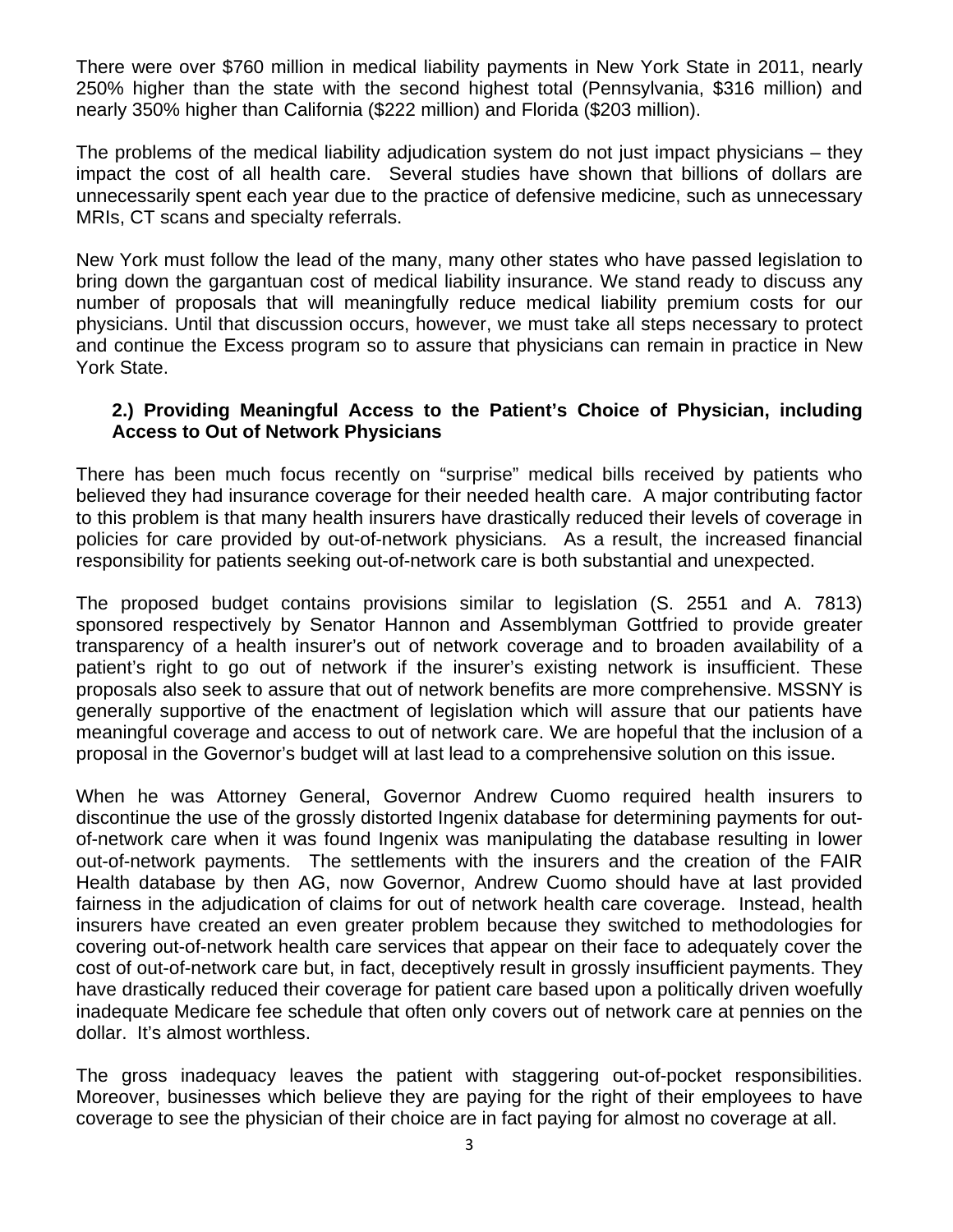MSSNY supports legislation to require health insurers to clearly disclose to patients and employers the scope of their out-of-network coverage, set as a percentage of the likely costs of care as set forth in the FAIR Health database established by then AG, now Governor, Andrew Cuomo**.** MSSNY also supports legislation to require health insurers offering a policy for out-ofnetwork coverage to assure that there is significant coverage of such costs.

We further note that MSSNY opposes efforts to create an across-the-board dispute resolution mechanism to determine payments for out-of-network emergency care, or other mechanism which permits insurers to grossly underpay for necessary emergency room care. While a dispute-resolution mechanism could be appropriate in circumstances where truly excessive billing is alleged, an across-the-board dispute-resolution process that would capture all bills from out of network physicians would likely further discourage many physician specialists from providing emergency on-call care.

We look forward to working with the Legislature and the Governor to address the out of network access and coverage issues which now confront us in the context of the budget this year.

### **3.) Allowing Physicians Practicing "Urgent Care" To Remain in Practice**

The Proposed budget includes provisions which may adversely impact the ability of physicians to remain in practice as "urgent care" practices. Specifically, the budget would define "urgent care" to mean "the provision of treatment on an unscheduled basis to patients for acute episodic illness or minor traumas that are not life threatening or potentially disabling for monitoring or treatment over prolonged periods". The proposal prohibits anyone from operating as an urgent care practice unless they are accredited pursuant to regulations to be promulgated. The PHHPC is specifically authorized to adopt and amend rules and regulations, subject to the approval of the Commissioner, to effectuate the purposes of this section. On January  $7<sup>th</sup>$ , PHHPC approved a report with many recommendations including recommendations regarding the scope of services to be provided by urgent care practices as they would be defined by this proposal. Also the PHHPC report would establish standards for referral and continuity of care, staffing, equipment and maintenance and transmission of patient records.

Urgent care providers are engaged in the practice of medicine and possess a professional license as do other practicing physicians. Physicians who practice urgent care provide a valuable service to the communities in which they practice. They are open virtually every day of the year and require no prior scheduled appointments. Consequently, when patients are unable to obtain care from their physician, they know that they can turn to urgent care practices to address their immediate health care needs. Many patients prefer to access the services of an urgent care physician than waiting for hours in a hospital emergency room setting.

Unfortunately, the imposition of the requirements envisioned by this proposal including especially the requirement for accreditation may threaten their very viability through imposition of huge new costs and for this reason, we oppose this provision. Accreditation is an exceptionally costly process. The Joint Commission has an accreditation process for all ambulatory care providers, including urgent care practices. The accreditation fees for one urgent care practice range from a low of \$9,930 for a practice with up to 10,000 annual patient visits to a high of \$28,240 for one urgent care practice with as many as 120,000 and more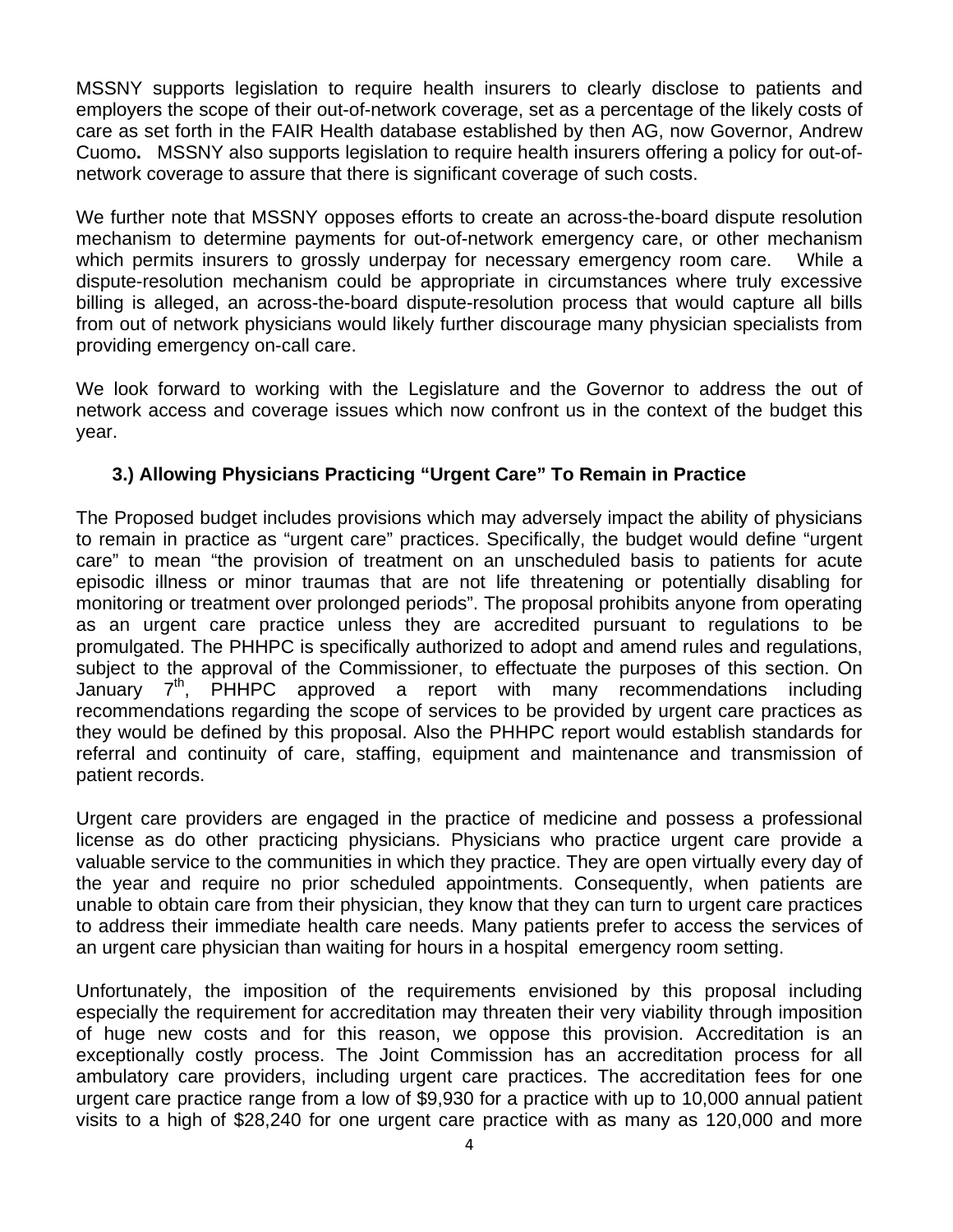patient visits in a year. If the practice had more then one practice site, then additional fees are applied which will add between \$1335 (for 1-2 additional sites) to \$6,625 (9-10 additional sites) to the cost of a three year accreditation. And the cost of the accrediting survey and annual maintenance of accreditation are only two aspects. Staffing costs associated with preparation and maintenance of preparedness for accreditation typically runs into the tens of thousands of dollars. Many urgent care practices are small physician businesses which simply cannot absorb the costs necessary to secure and maintain accreditation. In our opinion, market forces should be the deciding factor in whether a physician owned urgent care practice should seek accreditation.

Other costs would be imposed on these sites as well by virtue of additional recommendations made by the PHHPC. The PHHPC recommended that each urgent care site must have an xray machine and crash cart supplies and medications and that its staff must be ACLS and PALS certified. There are some physicians whose urgent care practices are located on a campus which houses an x-ray machine owned by another entity unaffiliated with the physician's practice so that any patient who needs an x-ray is immediately wheeled from the physician practice through a door where the x-ray machine is located in space owned by the other entity which subsequently bills the patient independently of the urgent care physician for the x-ray taken. The patient is made aware of this ahead of time. This urgent care practice will not be able to continue to be an urgent care practice if this recommendation is incorporated in the regulations. Moreover, ACLS and PALS certification is unnecessary since the urgent care practice is not an emergency room. We agree that a patient experiencing chest pain should go to the emergency room and not an urgent care for treatment. Should such a patient arrive in the urgent care practice, an ambulance would be called for proper transport to the closest ED. ACLS and PALS certification is, therefore, an additional and unnecessary cost on an urgent care practice.

Physician urgent care practices are among the small businesses which our communities and the state should protect. As noted above, physicians are the second largest industry in terms of business creation. Across New York, physicians employ more than 330,000 clinicians and nonclinical support staff. Physician urgent care practices are well known to their communities, particularly in the underserved rural and urban communities and are relied upon by patients who need acute episodic care when their own physician is not available. If they are unable to sustain financially, they will transform their business model and patients will be relegated to the most costly and inefficient of all care settings—the hospital owned emergency room.

#### **4.) Amendment to the Office-Based Surgery Requirements of Public Health Law Section 230-d**

The proposed budget also contains requirements which would impact upon physicians who perform certain surgery in their offices and who are already required by Public Health law Section 230-d to be accredited by one of three national accrediting agencies recognized by the commissioner of health. Significantly, the proposal would establish a registration requirement for such OBS facilities and would require such practice to submit certain procedure and quality data through their accreditation agency to the Department of Health.

We are concerned by the imposition of a registration process. We are unclear as to what is to be gained by such a process. Is it the intention to by virtue of the registration enable the Department of Health to conduct site surveys or subject the practices to other requirements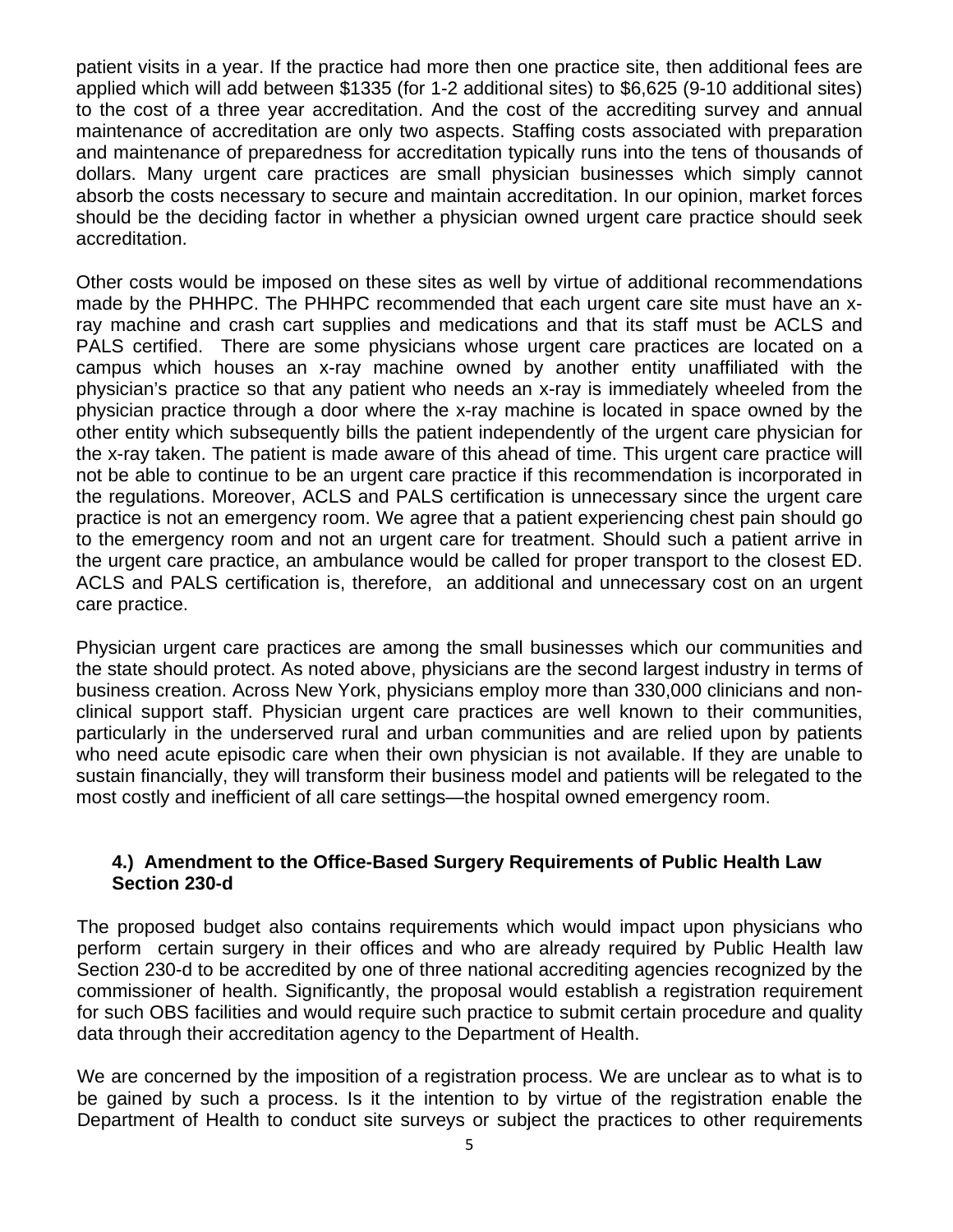imposed on other entities currently regulated by the Department of Health? Would such practices by virtue of being registered with the Department now be entitled to bill a facility fee in addition to a fee for the procedure performed? We need more information before we articulate a position on a registration requirement.

The proposal would also require accrediting bodies to "utilize American Board of Medical Specialties (ABMS) certification, hospital privileging or *other equivalent methods* to determine competency of practitioners to perform office-based surgery and office-based anesthesia." We believe that this requirement is redundant of what accreditation agencies are already doing and therefore is unnecessary.

Moreover, we are concerned by the requirement imposed on the accreditation bodies to "carry out surveys or complain/investigations upon department request". The language here does not specify the purpose for which such surveys or investigations will be conducted. We believe this creates a basically unlimited right of the Department of Health to investigate a doctor's office for reasons that may go far beyond the type of procedures performed or the quality of care delivered. We believe that at a minimum the language should be modified to enumerate the focus of such survey(s) and/or investigations. Additionally, the proposal requires the accreditation bodies to report "findings of surveys and complaint/incident investigations and data for all office-based surgical and office-based anesthesia practices". Again, the proposal fails to specify what information should be reported. Should patient and physician identifiable information be reportable? We submit that the information reported should be reported on an aggregate and de-identifiable basis. Also, in addition to surveys and compliant/incident investigations, what other data is to be collected? The language fails to specify. We encourage more specificity as to the type of data sought and the format by which such data should be communicated. Moreover, we recommend that specific language be inserted to prohibit public access to this data. MSSNY has long advocated for the ability of physicians to perform quality improvement activities in their offices. This is an approach first identified in the IOM's *Crossing the Chasm* report. However, such data is not protected from disclosure to forces who would like to use the data in furtherance of litigation. We request that if the state should want this data, it should prevent access to it – whether it collects it or physicians develop the data through ongoing QI activities of their own.

#### **5.) Preventing Inappropriate Expansion of Nurse Practitioner Scope of Practice**

The proposed budget would allow Nurse Practitioners to practice for six months in collaboration with an NP who has been in practice for more than three thousand six hundred hours if: (a) the collaborating physician retires, moves, dies, or becomes unqualified to practice and (b) the NP has demonstrated to the Department that she has made a good faith effort to find another collaborating physician but cannot. In addition, the proposal would allow NPs with more than 3600 hours of practice to collaborate with either a physician or a hospital.

We are concerned by this proposal.

The existing Nurse Practice Act, which establishes the scope of practice of nurse practitioners, does not require that a nurse practitioner and his/her collaborating physician be in the same geographic location. Consequently, it would be extremely unusual for a nurse practitioner not to be able to find a collaborating physician within a reasonable distance to provide guidance, advice, and support, as well as review of the nurse practitioner's patient charts on a regular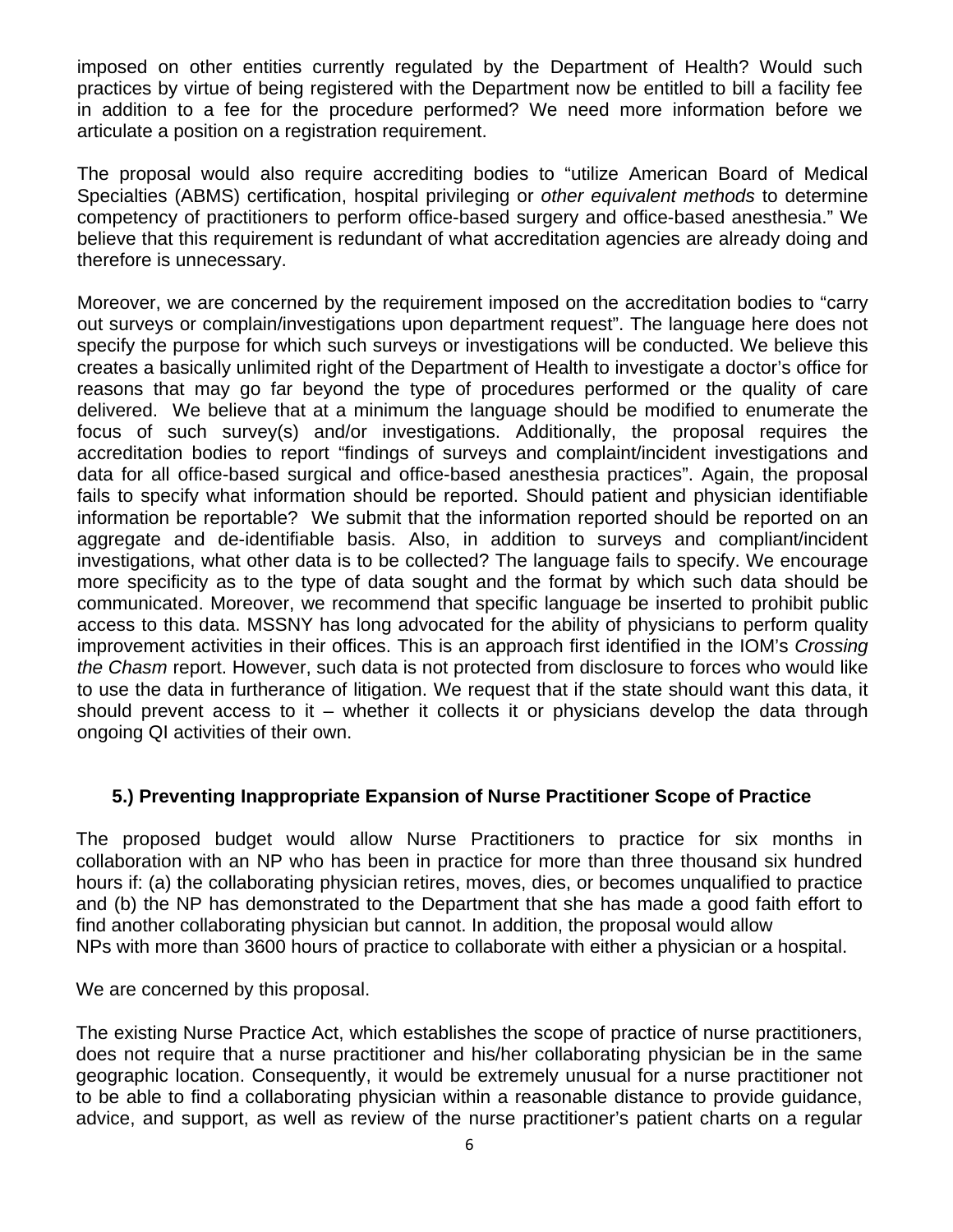basis. In the unlikely event that a nurse practitioner is having difficulty, given the important work be provided by NPs, MSSNY would be very much willing to assist with locating a collaborating physician.

MSSNY strongly opposes the independent practice of a nurse practitioner without a collaborative agreement with a physician. In our opinion, the language in the budget which would allow a NP to collaborate with a hospital in effect would enable independent practice by nurse practitioners in almost any venue. The proponents of independent practice for NPs argue that such a policy change would result in reduced health spending, presumably because NPs earn less than physicians. The Cochrane review suggests that this differential may be offset by increased utilization of services and referrals by NPs. This assertion was confirmed in a study by the American College of Physicians that compared utilization rates among physicians, residents, and nurse practitioners in the Journal Effective Clinical Practice. "Researchers showed that utilization of medical services was higher for patients assigned to nurse practitioners than for patients assigned to medical residents in 14 of 17 utilization measures, and higher in 10 of 17 measures when compared with patients assigned to attending physicians. The patient group assigned to nurse practitioners in the study experienced 13 more hospitalizations annually for each 100 patients and 108 more specialty visits per year per 100 patients than the patient cohort receiving care from physicians". *The Question of Independent Diagnosis and Prescriptive Authority for Advanced Practice Registered Nurses in Texas: Is the Reward Worth the Risk?,* (Ramos, 2011).

We can fathom no instance where the quality of patient care can reasonably require the elimination of the written practice agreement and protocols.

The purpose of defining scope of practice in statute is to ensure that practitioners are only practicing within the parameters of their education and training and, if required, in a defined relationship with a physician. This provides protection and safety for patients in their care. These proposals would seriously endanger the patients for whom they care. Moreover, expansion of scope of practice for non-physician providers without an adequate educational base will inevitably increase health care costs – not decrease them. Nor will such proposals address our physician workforce shortage. Non-physician practitioners wish to practice in the very same regions of the state in which physicians now practice. Studies show clearly that they do not choose to practice in rural or urban underserved communities.

### **6.) Prevent the Proliferation of Retail Clinics**

The proposed budget would allow diagnostic and treatment centers owned by for-profit companies to be established to provide health care services within the space of a retail business operation, such as a pharmacy, a store open to the general public, or a shopping mall. They would be referred to as "limited service clinics." The Commissioner is required to promulgate regulations setting forth operational and physical-plant standards, requiring accreditation,: designating or limiting the treatments and services that may be provided; prohibiting the provision of services to patients under two years of age; specific immunizations to patients younger than eighteen years of age and advertising guidelines; disclosure of ownership interests; informed consent; record keeping, referral fro treatment and continuity of care, case reporting to the patient's primary care or other health care providers, design, construction, fixtures and equipment. To a large extent the recommendations of the Public Health and Health Planning Council (PHHPC) approved in early January would form the substance of these regulations. And while PHHPC did attempt to address many of the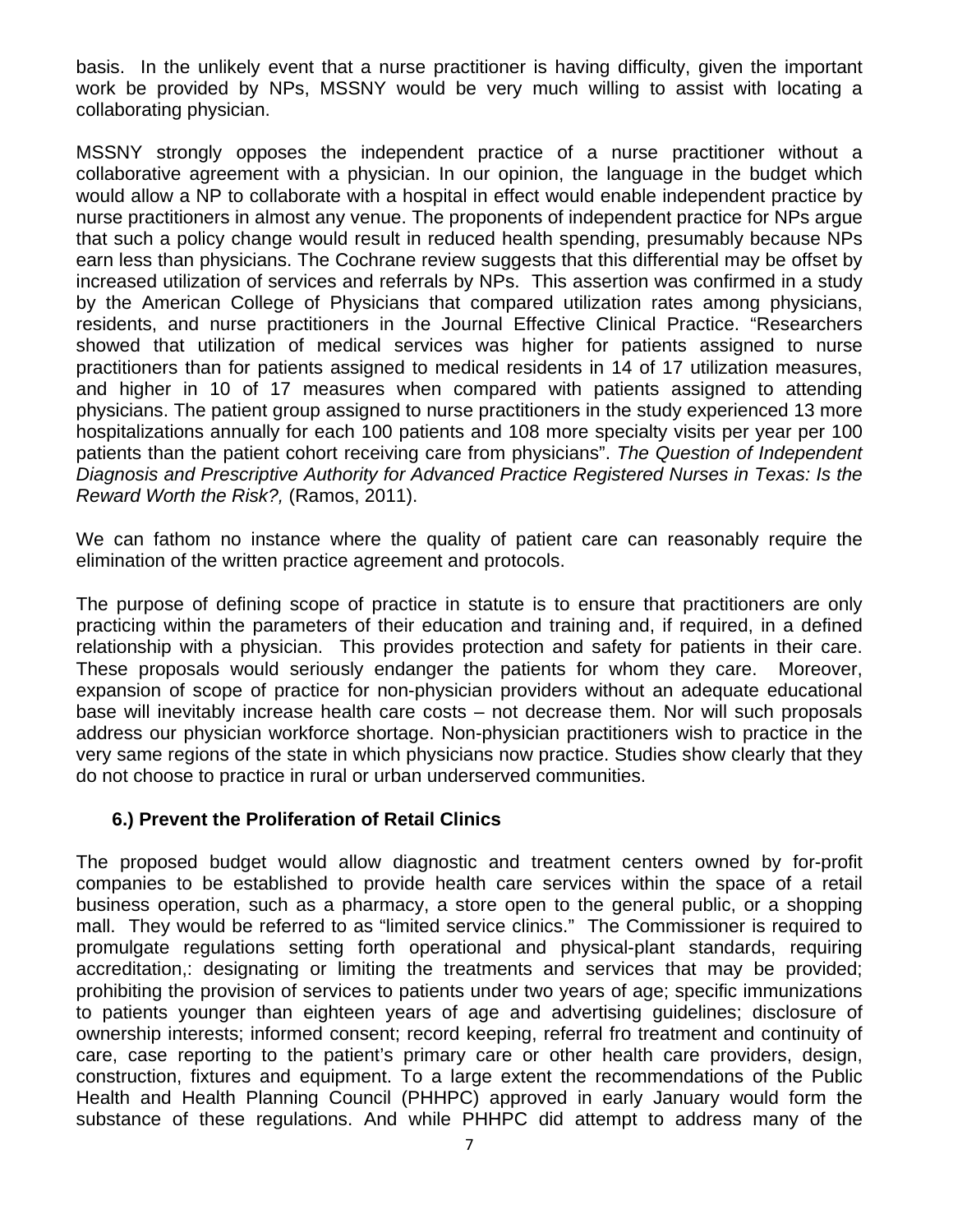concerns MSSNY raised last year when this issue was first advanced, MSSNY continues to have strong concerns regarding this proposal. Chief among these concerns is that this is the first time that the state would allow publicly traded corporations to establish health clinics without need for certificate of need review. As discussed below we respectfully submit that the so called dialysis precedent is not appropriately applied to this retail clinic proposal.

Specifically, the budget language would permit publicly traded corporations to operate diagnostic or treatment centers through which health care services may be provided within a retail business including but not limited to a pharmacy, a store open to the general public or a shopping mall. Currently, while there are some physician offices which have co-located with pharmacies in New York, there is no overlapping ownership thereby protecting the sanctity of the doctor-patient relationship. This proposal would disrupt the independence of medical decision-making and the integrity of the doctor-patient relationship.

'Convenience care clinics' or 'retail clinics' operate in states outside New York in big box stores such as Walgreens or retail pharmacies such as CVS. They are a growing phenomenon across the nation, particularly among upper class young adults who live within a one mile radius of the clinic. These clinics are usually staffed by nurse practitioners or physician assistants and focus on providing episodic treatment for uncomplicated illnesses such as sore throat, skin infections, bladder infections and flu. Physicians feel strongly that retail based clinics pose a threat to the quality of patient care and to the ability of physician practices to sustain financially and should not be allowed to propagate in New York.

Another concern is the potential conflict of interest posed by pharmacy chain ownership of retail clinics which provides implicit incentives for the nurse practitioner or physicians' assistant in these settings to write more prescriptions or recommend greater use of over-the-counter products than would otherwise occur. The same self-referral prohibitions and anti-kickback protections which apply to physicians are not applicable to retail clinics, raising the concern for significant additional cost to the health care system. Rather than bend the cost continuum, we will increase costs and negatively impact on quality of care.

As indicated above, we believe that the policy direction taken with this proposal—to obviate the need for certificate of need review—is inappropriate. In New York State, section 2801-a(4)(e) provides as follows: "No hospital shall be approved for establishment which would be operated by a corporation any of the stock of which is owned by another corporation or a limited liability company if any of its corporate members' stock is owned by another corporation." The definition of a hospital in New York State would include a diagnostic and treatment center such as the limited service clinic proposed by this initiative. The only for-profit corporations/limited liability companies that are currently permitted to operate hospitals are corporations/companies owned by individuals. A very limited exception was enacted in 2007 to enable publicly traded companies to participate in the operation of dialysis facilities. This was advanced, however, only after significant study over several years by the NYS Department of Health and the State Hospital Review and Planning Council and Public Health Council. This recommendation was expressly limited to dialysis facilities based on the unique characteristics of the service including:

- Chronic renal dialysis is a discrete, definable outpatient service, which varies little in how and when it is prescribed and administered;
- Virtually all those who receive chronic dialysis suffer from a common diagnosis (end stage renal disease);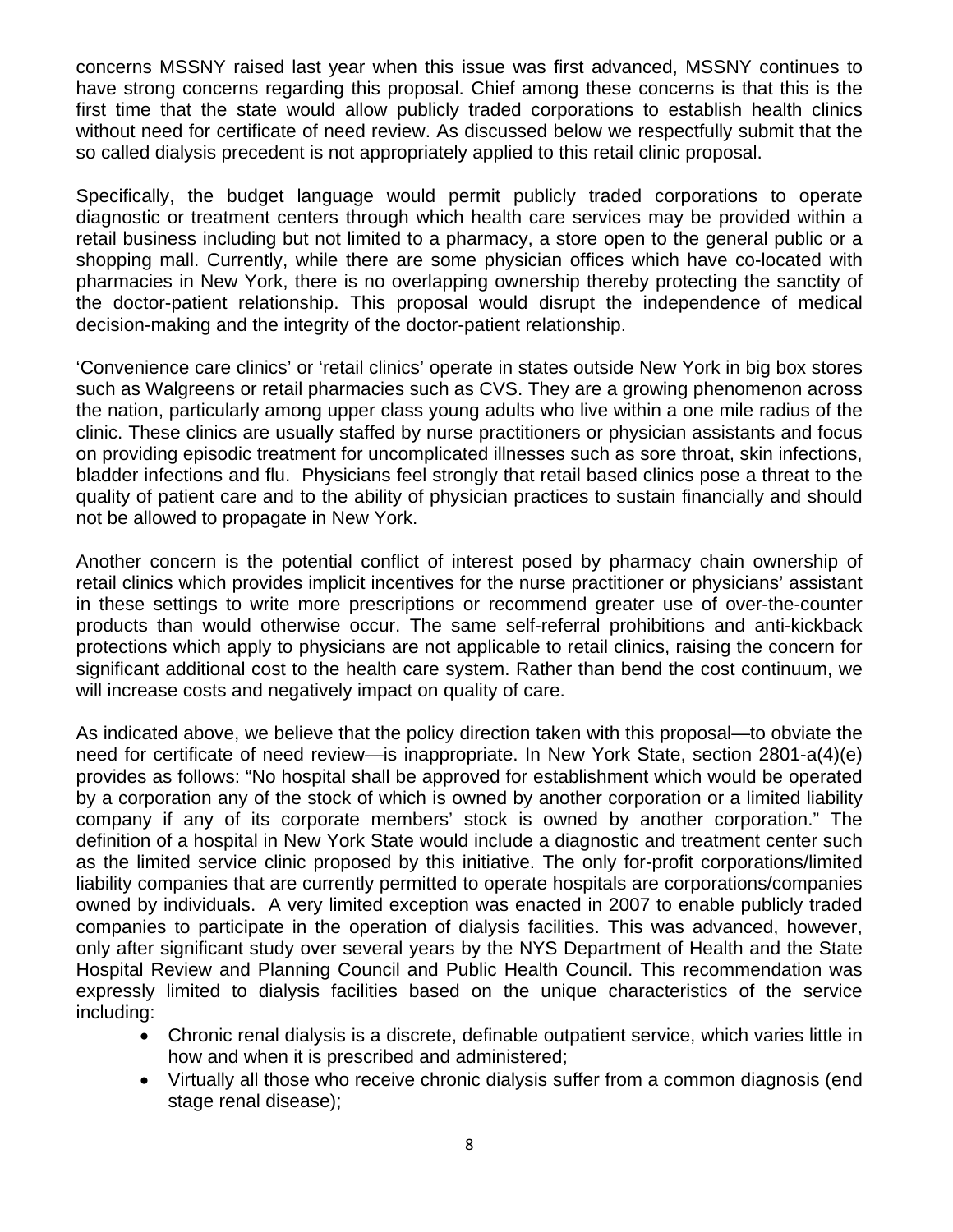- Chronic renal dialysis is the only service supported by a federally-guaranteed insurance program of coverage based on dialysis; and
- The continued decline in real terms of Federal payment for dialysis required an alternative to the State's prohibition on publicly traded corporations in this area if access to care is to be ensured over the longer term.

We submit that none of the indicia, which existed to support the limited exception to prohibitions against ownership of hospitals as that term has been defined or would be defined under this proposal, exist to support similar treatment for retail clinics operated by publicly traded corporations.

We must also be mindful that this proposal may threaten the financial viability of primary care physician practices in the community at a time when we have been working hard to expand primary care and medical home capacity. This will likely cause physician practices in certain areas to close or to be sold to large hospital systems, displacing their patients, their employees and further destabilizing the health care delivery system in that community. We strongly urge that the Legislature reject this proposal.

## **7.) Elimination of the Requirement for Written Consent When Offering an HIV Test**

The proposed budget includes a provision which MSSNY supports to remove the requirement for separate, written consent when offering an HIV test. The provisions continue the requirement for informed consent and require that the person ordering the test shall at a minimum advise the individuals that an HIV-related test is being performed. Under the bill's provisions, the physician must note the notification in the patient chart and must provide the patient with information that HIV causes AIDS; that there is treatment for HIV that can help an individual stay healthy; that individuals with HIV or AIDS can adopt safe practices to protect people in their lives from becoming infected; that testing is voluntary and that it can be done anonymously at a public testing center; that the law protects the confidentiality of HIV-related test results and prohibits discrimination based on an individual's HIV state; and that the law allows an individual's informed consent for HIV-related testing to be valid for such testing until such time it is revoked by the patient. Should the provisions of the bill pass the New York State Legislature, there would be protocols put in place to ensure compliance with this section. The change amends the Public Health Law, Section 2781 and Chapter 308, Laws of 2010.

In 2010, the New York State Legislature changed its HIV law to comply with some of the 2006 Centers for Disease Control and Prevention "Revised Recommendations for HIV Testing of Adults, Adolescents and Pregnant Women in Health Care Settings" that expanded requirements to offer an HIV test to persons between the ages 13-64. The 2010 New York State law which changed requirements for pre-and post- test counseling and allowed for the use of rapid HIV testing maintained the requirement for a separate written consent from the patient. For over 25 years, the Medical Society of the State of New York has advocated that HIV testing be part of routine medical care and believes that separate, written informed consent remained the biggest barrier for patients to get tested for HIV.

### **8.) Oppose One-Sided No-Fault Reform**

We are very concerned with the No-Fault reform component of the Executive Budget proposal that would enable the Superintendent of Financial Services to investigate a health care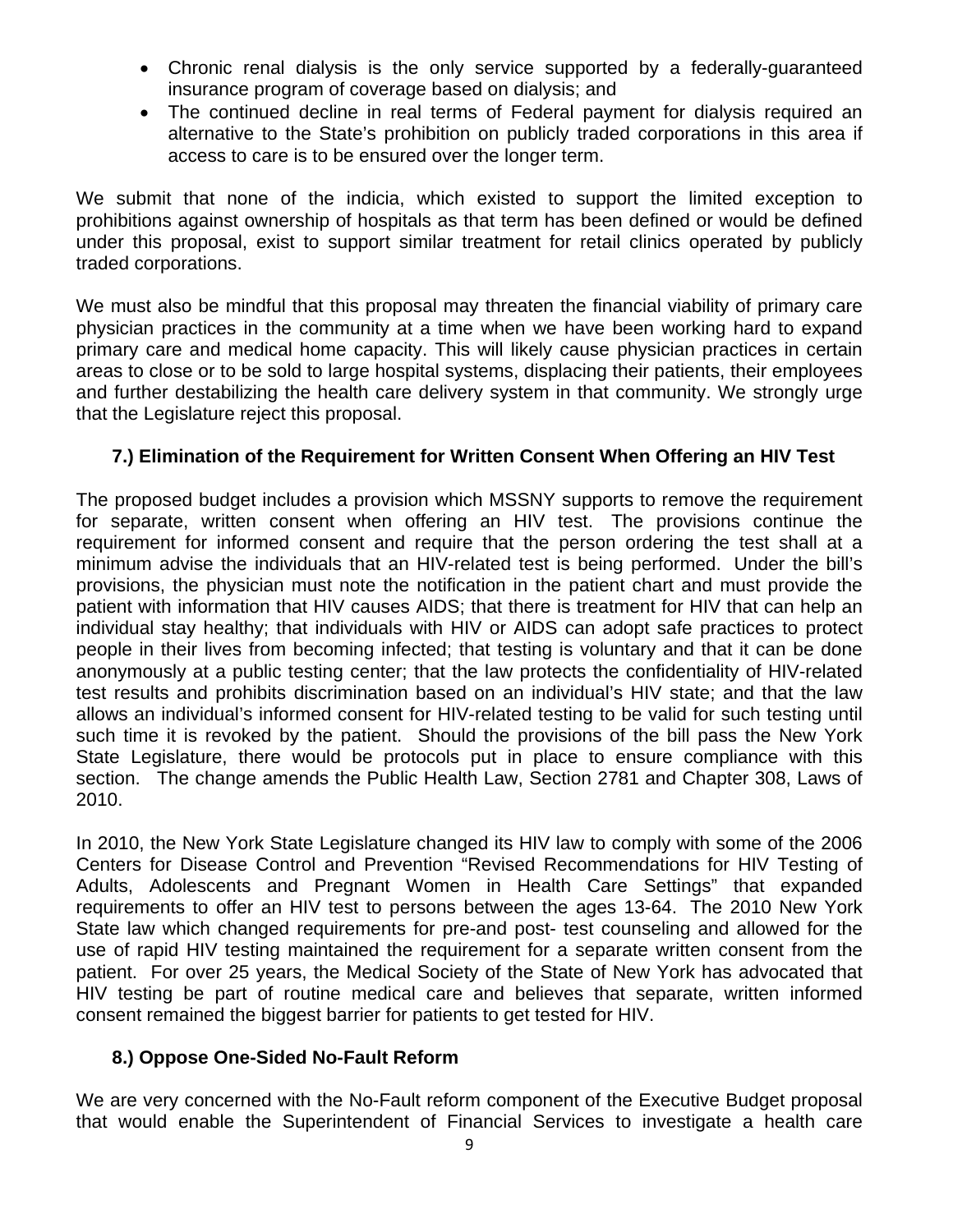provider's office when the "Superintendent deems it expedient for the protection of the interests of this State". We believe this creates a basically unlimited right of DFS to investigate a doctor's office for reasons that may go far beyond reasonable suspicion of fraud.

This proposal will undoubtedly have a huge chilling effect on physicians treating injured auto accident victims. We do not need to re-create in the No-Fault system the crisis we already seeing in Workers' Compensation where physicians are fleeing from the program due to huge new administration burdens imposed on them just to deliver the care their patients need and to be fairly paid for providing this care.

MSSNY has long sought to partner with agencies and the Legislature to address No-Fault fraud. Staged automobile accidents leading to fake injuries, billing for testing or treatment which was not required or never occurred, and the criminal networks which may include various healthcare providers, insurance adjustors, attorneys, automobile repair shops, and others who promulgate such illegal behavior should and must be eradicated, with the need for legislation which will lead to effective prosecution.

But as we approach this, it is critically important that any solutions are narrowly tailored to address true fraud and abuse, yet without exacerbating the already existing difficulties physicians experience in being paid both fairly and in a timely manner for the necessary medical care we provide to our patients.

For example, in the past when the insurance industry has been pressed to define which "healthcare providers" were allegedly committing supposed fraudulent acts, the insurance industry admitted that there was a higher total volume of alleged fraud associated with chiropractors, acupuncturists, massage therapists, and non-physician owned imaging centers than there were with physicians in individual or group medical practices.

Unfortunately, many of the proposals advanced to date would provide the carriers with even greater discretion to delay and deny claims submitted by the vast majority of physicians and other health care providers who have not done anything wrong, effectively penalizing the many for the inappropriate behavior of the few. This provision would effectively treat all physicians as potential criminals.

This is simply unfair. We urge that this provision be dropped from the Budget.

Moreover, it is also our position that any reform of the No Fault system must also include balance to identify and punish those employed within the insurance industry, whether at the level of adjustors or branch managers, who believe that Regulation 68 and the laws affecting No-Fault claims allows them to treat honest providers and truly injured claimants as if they too are criminals, issuing denials in an arbitrary and capricious manner, while providing those who are harmed by these inappropriate actions with little recourse. In this regard, we urge that this proposal include provisions that would require auto insurers to be prohibited from denying claims unless they are reviewed by physicians in the same or similar specialty as the physician providing the patient care.

#### **Conclusion**

Thank you for allowing me, on behalf of the State Medical Society, to identify our concerns and suggestions for your consideration as you deliberate on the proposed budget for state fiscal